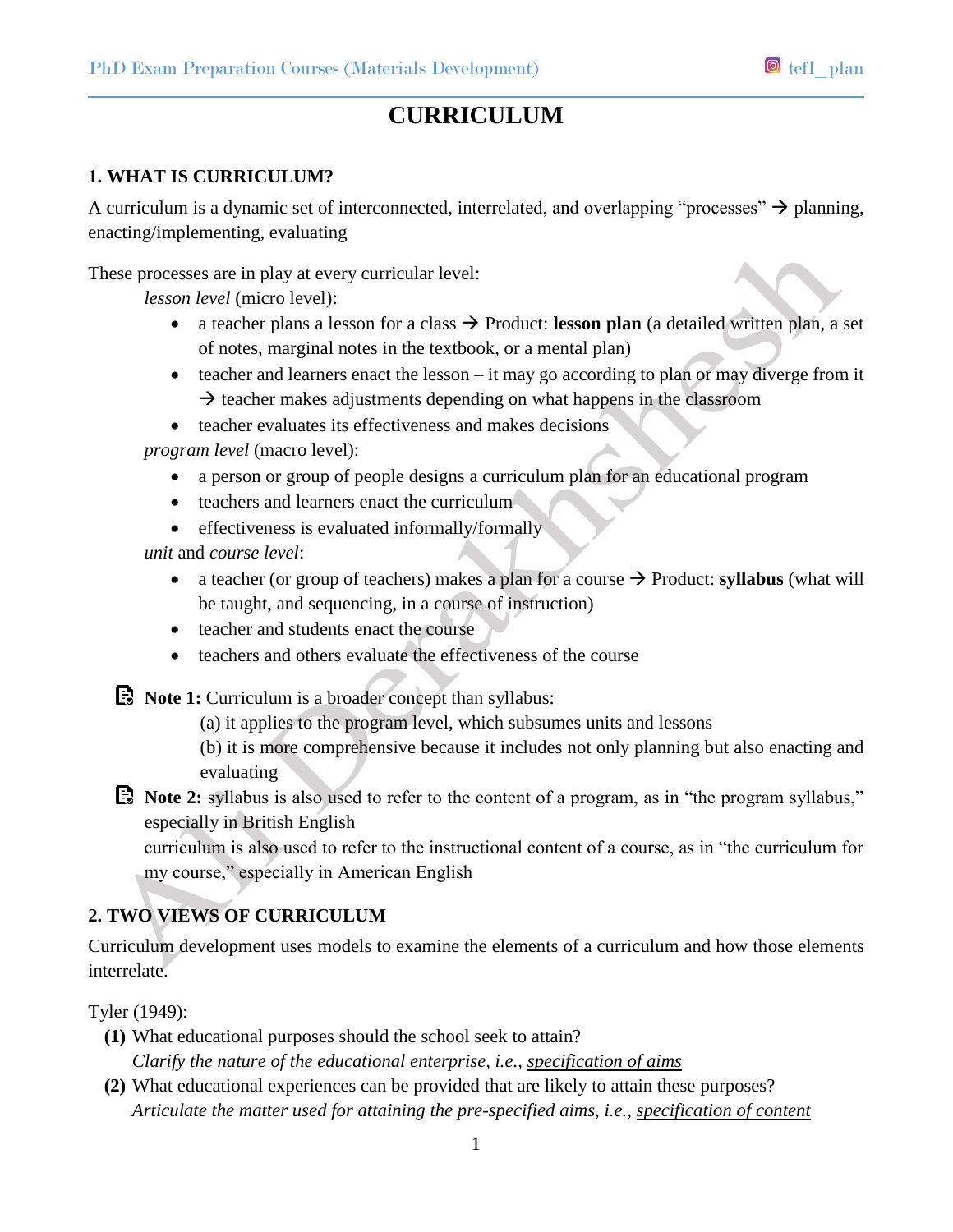# PhD Exam Preparation Courses (Materials Development) **D** tefl plan

**(3)** How can these educational experiences be effectively organized?

*Articulate the principles for staging and sequencing input, i.e., organization*

**(4)** How can we determine whether these purposes are being attained?

*Aims and objectives → Content → Organization → Evaluation*

Tyler's model:

- ends-means model
- linear approach
- systems-design model

#### **2.1. Implementation**

This is a top-down approach since the curriculum is designed by curriculum specialists and is implemented by the teachers and learners

The processes of curriculum development are seen as sequential stages, each carried out by different specialists in a hierarchical manner:

It puts the learners and the teachers at the end of the chain of decisions.

| Domain $\rightarrow$   | Curriculum | Specification of                                           | Program              |                     | Classroom        |                  |
|------------------------|------------|------------------------------------------------------------|----------------------|---------------------|------------------|------------------|
|                        | planning   | ends and means                                             | implementation       |                     | implementation   |                  |
| Participants           | Policy     |                                                            |                      |                     |                  |                  |
| $\rightarrow$          | makers     |                                                            |                      |                     |                  |                  |
| Products $\rightarrow$ | Policy     |                                                            |                      |                     |                  |                  |
|                        |            | Method<br><b>Needs</b><br>analysts<br>ologists<br>Syllabus |                      |                     |                  |                  |
|                        |            |                                                            | Materials<br>writers | Teacher<br>trainers |                  |                  |
|                        |            |                                                            | Materials            | Training<br>program |                  |                  |
|                        |            |                                                            |                      |                     | Teachers         | Learners         |
|                        |            |                                                            |                      |                     | Teaching<br>acts | Learning<br>acts |

Problems:

 $\odot$  Each different group of people performs different curricular functions  $\rightarrow$  Each product is 'handed off' to the next group and each successive group uses and interprets the previous product in its own way.

lack of alignment between each stage  $\leftrightarrow$  lack of coherence in the curriculum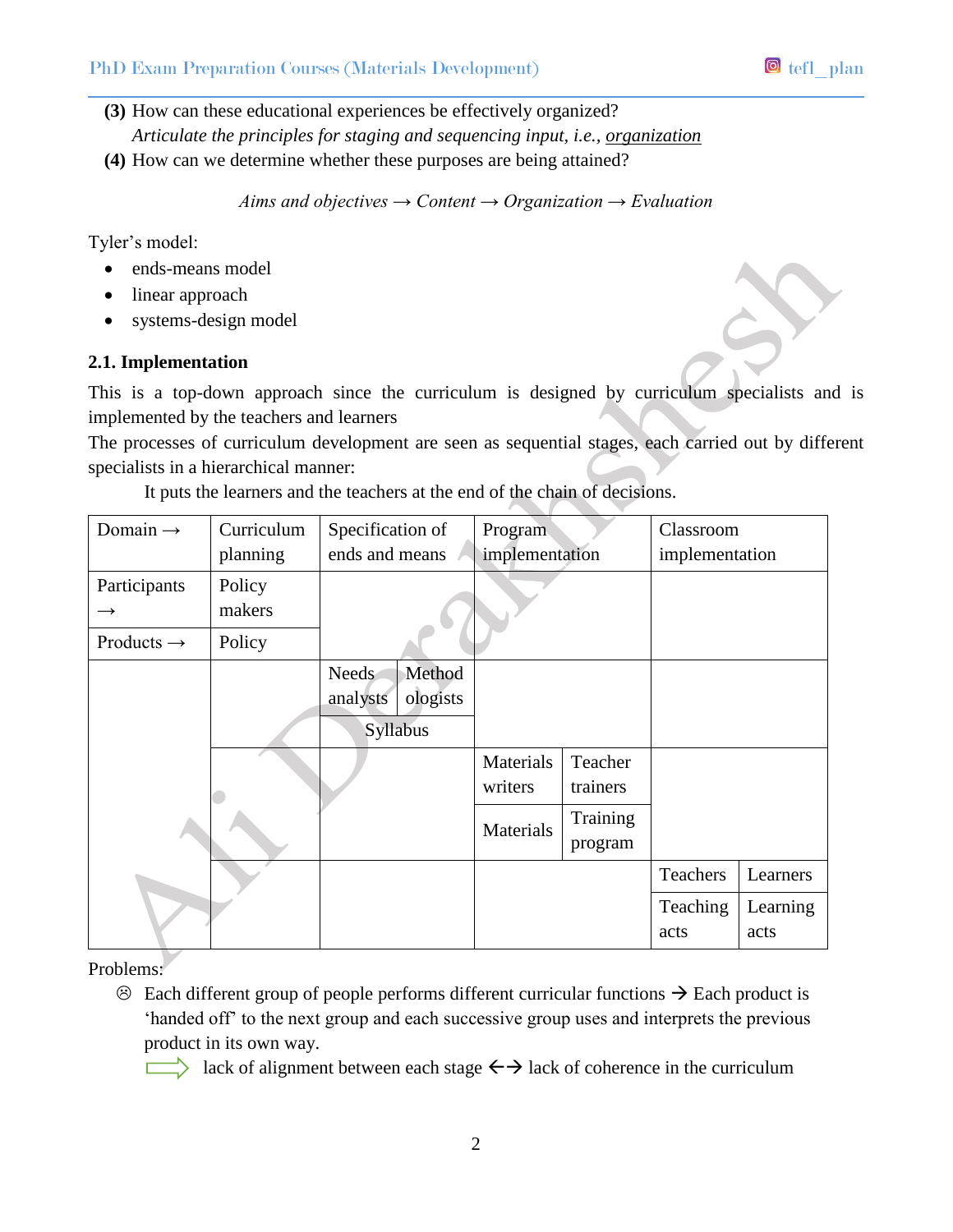$\odot$  By putting the classroom at the end of the chain of decisions, it positions teachers/learners as implementers of received wisdom, rather than decision-makers in their own right  $\leftrightarrow$ congruent with fidelity perspective

As all curriculum decisions are made at a remove from the classroom the curriculum is often not realistic for the classroom.

 $\odot$  No room for evaluation of the curriculum once it is implemented in the classroom especially in large-scale curriculum projects

#### **2.2. Enactment view**

Three core processes of curriculum: planning, *implementing* and evaluating  $\rightarrow$  the middle one renamed *enacting* to reflect the agency of teachers and learners  $\rightarrow$  importance of negotiation and interaction

Curriculum is a complex, dynamic system where everything is interconnected; nonlinearity and adaptation are the norms:





# **3. IDEOLOGY OF THE CURRICULUM**

Planners' ideologies about schools, learners, and teachers provide the philosophical underpinnings for educational programs and the justification for the kinds of aims they contain.

# **3.1. The content model: Classical humanism**

The central focus of the curriculum in **content model** is the content/subject matter of what is to be learned  $\leftarrow \rightarrow$  The content matter is the basis for a curriculum ; mastery of content is an end

 $ELT \rightarrow$  curriculum planning starts with an analysis of the target language, rather than learners' needs

**Classical humanism** is cultivation of a certain mentality, sensibility, and vision through *classical contents*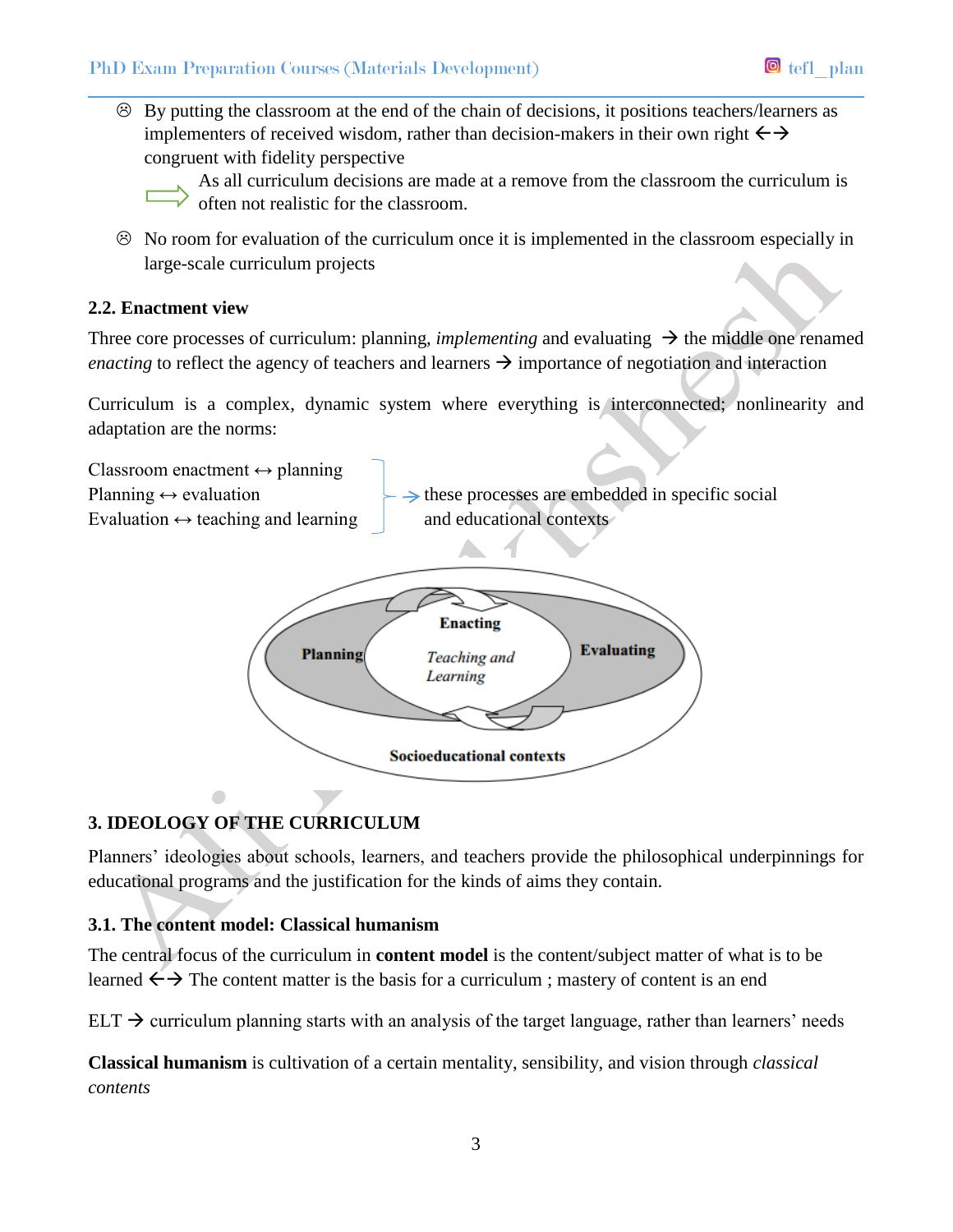the content is a valued cultural heritage; the content is knowledge which is agreed to be universal, unchanging and absolute (as such, it is essentialist).

Characterized by the desire to promote broad intellectual capacities such as memorization and the ability to analyze, classify, etc.

People have fairly definite ideas of what a good education is: religion/ethics, second language, rhetoric, history, poetry, and moral philosophy

ELT  $\rightarrow$  this model underpins the grammar-based curriculum  $\rightarrow$  transmits knowledge of the language system to the learners : ignores factors such as context, appropriacy of use,

*Content:* selection and sequencing of individual grammar points and lexis

*Teaching procedures* and *learning experiences:* drilling of grammatically correct sentences, explanations of theory and memorization of lists of vocabulary

*Assessment:* learner's ability to produce grammatically accurate language

#### Criticism:

- $\odot$  unable to take into account the wider purposes of education, the abilities or problems of the individual learner, or the complexities of the learning process;
- $\odot$  globalization and the growth of multicultural societies  $\rightarrow$  cannot justify the transmission of one particular culture;
- $\odot$  'education for all'  $\rightarrow$  unable to take account of the widely differing needs of a massive student population, where the 'educated' are no longer an elite trained to rule the next generation of workers;
- $\odot$  basic premises of science no longer rest on objective theories  $\rightarrow$  the foundations of universal knowledge are no longer secure

#### **3.2. The objectives model: Socioeconomic efficiency & Social reconstructionism**

The starting point for the **objectives model** is the objectives of the teaching-learning program.

Its origins lie in the work of behavioral psychologists who defined learning as: *a process of observable changes in behavior which could be measured.*

Based on an instrumental view of education as a means towards ends (**ends-means model**): if ends were sufficiently specified then the best means to attain them could be established

Assumption: to understand a complex thing it must be taken apart systematically into its smallest components

Attraction of the model is that it provides:

- Clarity of goals
- Ease of evaluation
- Accountability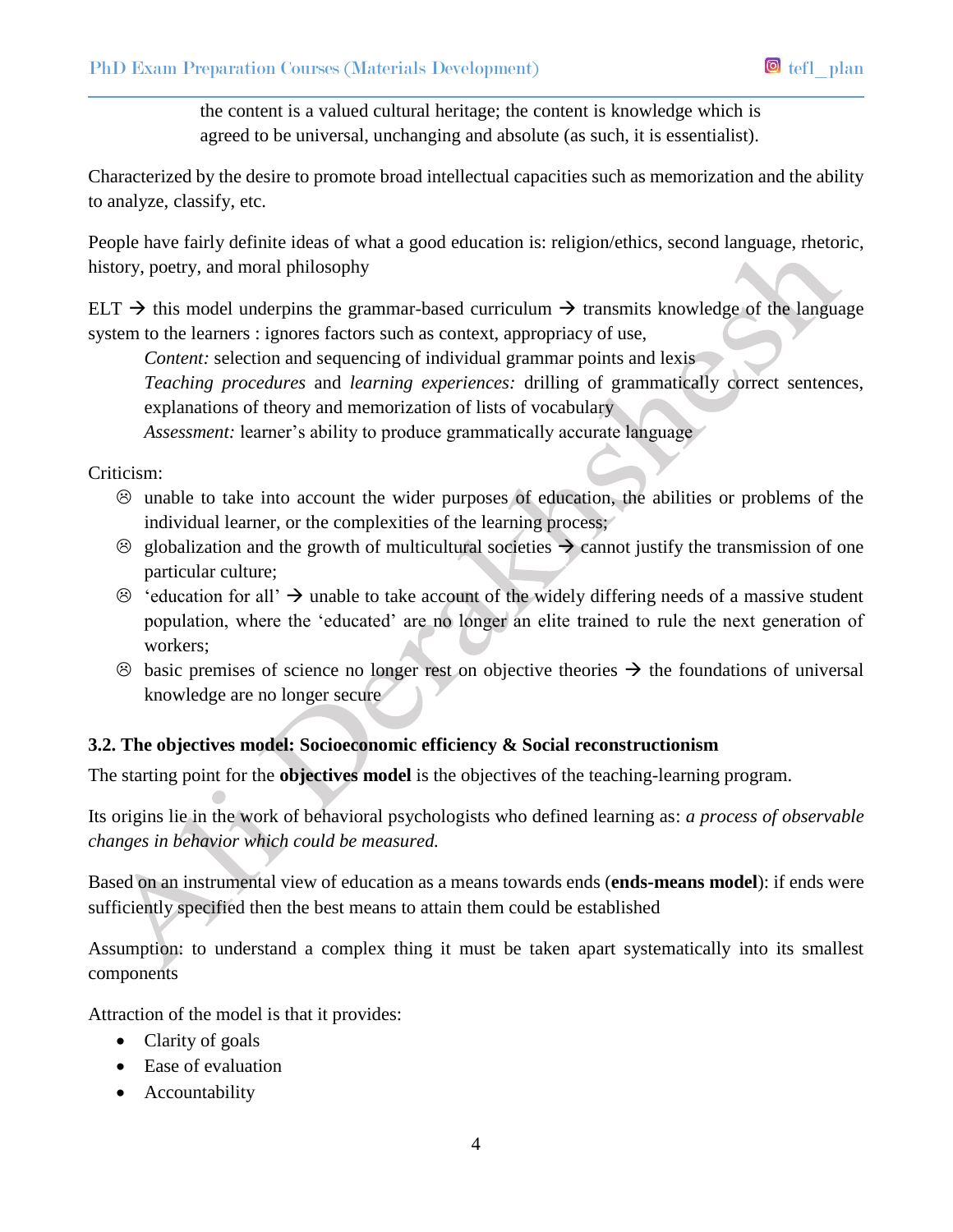**Socioeconomic efficiency** emphasizes the practical needs of learners and society and the role of an educational program in producing learners who are economically productive by *task analysis*, by forming objectives for each task, and by teaching skills as discrete units.

"Educational engineers" whose job it was to discover the total range of habits, skills, abilities, forms of thought, etc. that its members need for the effective performance

Basis of the notional-functional syllabus and outcomes-based approaches

This move often reflects a Research, Development, and Diffusion model

**Social reconstructionism** emphasizes the roles schools and learners can and should play in addressing social injustices and inequality >> schools must engage teachers and students in an examination of important social and personal problems >> *empowerment:* focus on developing knowledge and skills to create a world where people care about each other; social injustices and inequality are central >> associated with critical theory

#### Criticism:

- $\odot$  reduces people to the level of automatons  $\neq$  autonomy, self-fulfillment and personal development
- $\odot$  attempts to impose a linear process on something that is cyclical
- $\odot$  concentrates exclusively on the products rather than the processes of learning
- $\odot$  is reductionist and presupposes that learners' needs can be identified with a predetermined set of skills and objectives  $\neq$  other aspects of education?!

# **3.3. The process model: Progressivism**

The **process model** does not define goals of educations in terms of particular ends or content, but the processes and procedures by which the individual develops *understanding*, e.g., the relations between things encountered earlier and later are made as clear as possible  $\rightarrow$  methodology

**Progressivism** groups together philosophies that stress the individual needs of learners, the role of individual experience, and the need to develop awareness, self-reflection, learner strategies, learner selfdirection, autonomy, etc.

# *Reconceptualists* stress

- learning is rooted in the questions of learners that arise through experiencing the world;
- learning is active, not passive;
- learner is a problem solver and thinker who makes meaning through her individual experience in the physical and cultural context;
- effective teachers provide experiences so that students can learn by doing

# *Constructivists* emphasize learning

• involves active construction and testing of one's own representation of the world (i.e., development of understanding)